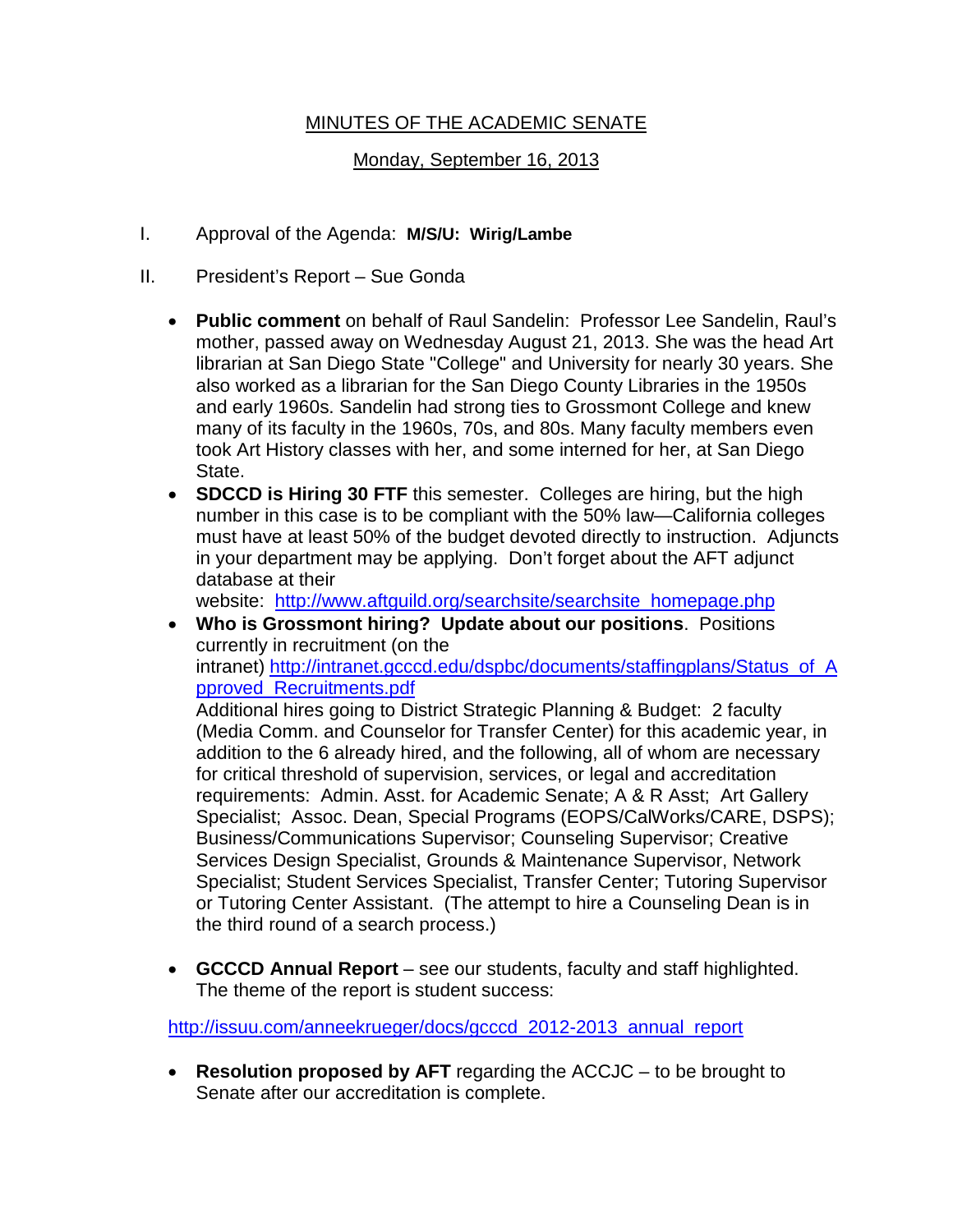- Faculty Professional Development Committee is always looking for good **keynote speakers.** If you know of someone, can you find out how much that person would charge as a fee and send the information to Rochelle Weiser in the Professional Development office? If getting good keynotes is of interest to you, the FPDC is considering a task force.
- **FYI: AP 4250: Probation, Dismissal & Readmission of students –** under consideration – students who will be dismissed after either two or three semesters on probation; appeal and readmission will be possible. (BOG waivers are not allowed after two; we currently have two types of probation and dismissal after three semesters.)
- **Winter Intersession Dates:** January 6-24. Our first winter session since 2009.
- **Accommodating as many students as possible**: The tide has turned because we have a bit more money from the state for students. We are offering more classes. However, there are fewer graduates from the high schools, students have been turned away from the colleges for years, and now we are also competing with the other community colleges who are also offering more sections. We cannot get below our CAP – the number of students we are allotted by the state. Good news: we're on track. We wanted to serve as many students as possible, so we're budgeting for our CAP + 1.5% (because other colleges may not meet their CAP, and that money gets distributed among the other colleges).

We've budgeted for 12,244 FTES for the year; total summer  $+$  fall = 6,382; need 5,862 for Spring (winter + full semester).

- **Smartthinking Pilot:** We had a gap in our tutoring service to online students, and Smartthinking is providing it this semester. Per accreditation and Title 5 mandates, we needed an online tool for student equity of tutoring services. We'll assess it at the end of the semester and see how it works for both online and on-campus students.
- **Online accessibility issues** expect to see more information and resources for our online faculty--to ensure that our online courses are compliant with the ADA law. Our DSPS office is terrific for providing accommodations to students. We're learning about standards and practices from the State and from the US Dept. of Justice – Civil Rights Division, who oversee ADA compliance.
- In the works, FYI: **improvement of our Grade Challenge Process**. Right now, the Board Procedure sends the student to the Associate Dean for Student Affairs. This is an instructional matter, and we need a better spelledout process for the student to work with the instructor, department chair, dean. VP Katrina Vanderwoude is working on this.
- **Budget Allocation Task Force** There has been a consensus about how to change it to mirror how the state allocates funds to the district. The challenge now is how to allocate growth funds to the colleges. The consultant, former LA Chancellor Rocky Young has made suggestions about best practices, and there are data studies about our service areas in the works right now.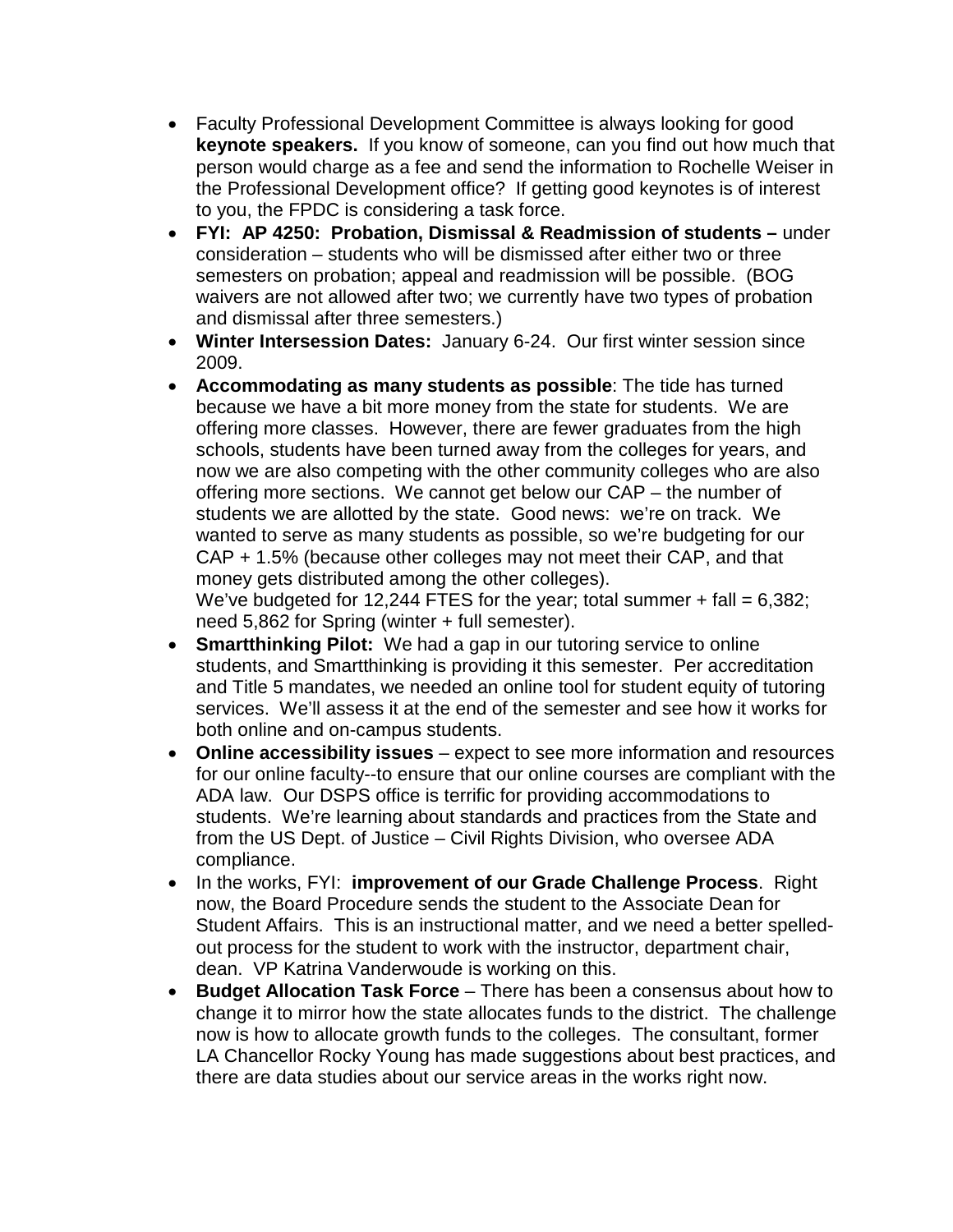- There was a first sale of **bonds for the Prop V funding**, and it went very well. The District bond rating, for those of you interested in these things, is "AA." That is a "Prime High Grade category: 3<sup>rd</sup> of four Prime grades. There were more people who wanted to buy than there were bonds to sell. One thing to improve our rating: have a bit more in our General Reserves to cover OPEB: Other Post Employment Benefits – those other than pensions, such as medical, dental, vision. So, the district is gradually increasing our reserve over time by taking 10% of the ending balance and putting it into the reserve. (OK, I've been at this job too long when I'm reporting this level of detail to you!)
- There are task forces up and running to set some over-arching **standards for rooms** in our future new buildings. Faculty are on those task forces.
- **Update about College Hour**: The Task Force made some recommendations for a college hour last semester, but that was before we began to fall short of our target # of students last spring. So I'm working with GC Leadership Council and SOC to see what is feasible and will come to you with a modified proposal. If we create a College Hour, it should maximize what we do for students and faculty at the college – training, student skills workshops, college events (such as the moving 9/11 one attended by only about 30 people recently!) – things that can be a selling point in our community to attract students to GC and improve student success. One argument not to do it – use the time for classes in a time when we're trying to increase our number of students.

#### III. **COMMITTEES Committee Chairs – Let Sue know of vacancies!**

**IV. ACTION ITEMS None**

### **V. INFORMATION ITEMS**

**A. Transparent process for appointing faculty to hiring committees.** A draft of the process (attached to the Agenda) was reviewed, including an edit provided by Oralee Holder. Senators liked the process and suggested additional wording for the process when more than one person volunteers. This will come back for action next meeting.